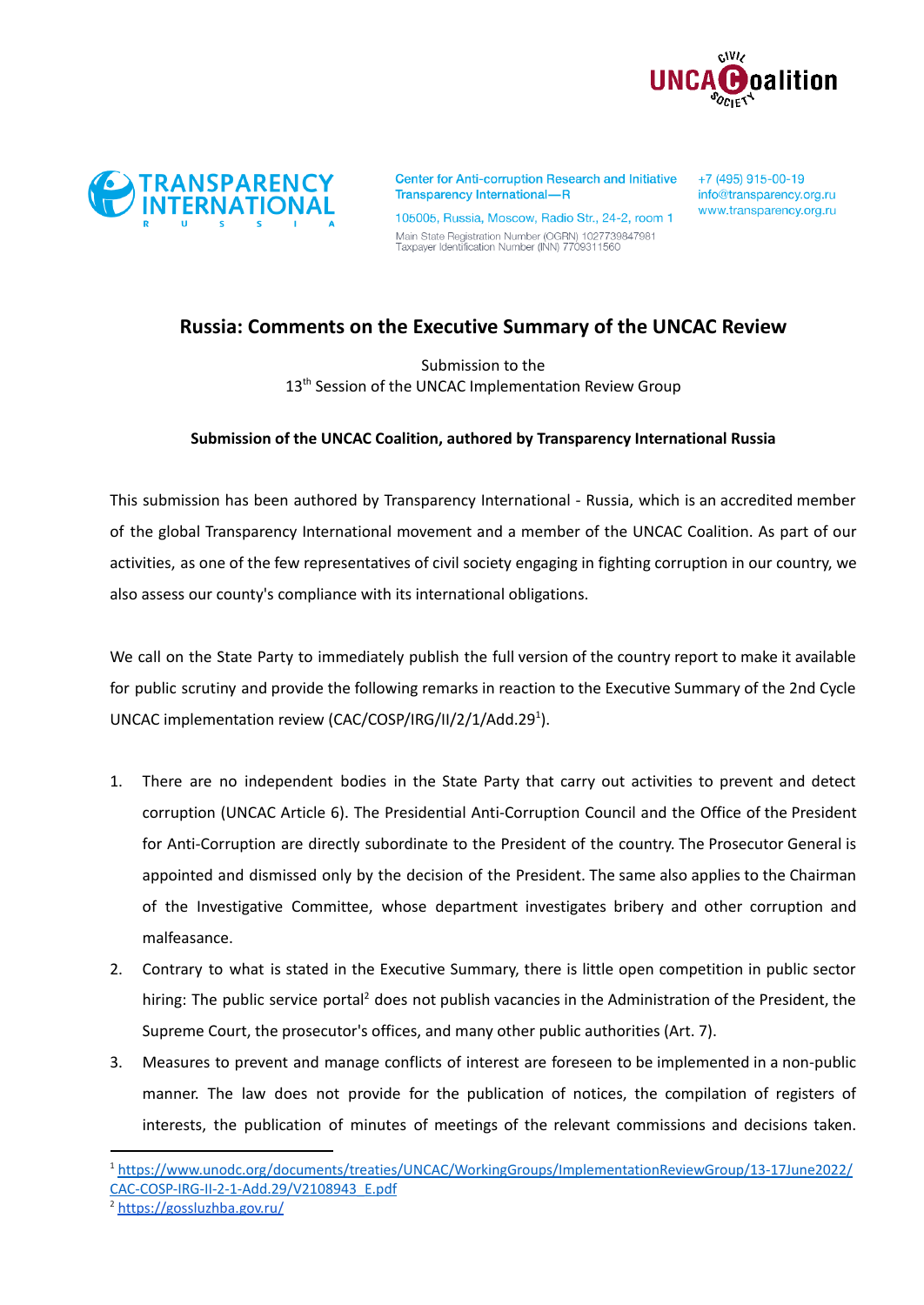Moreover, the decisions of the commissions are only recommendations; the final decision is made by the immediate supervisor of the official (Arts. 7, 8 and 11).

- 4. In recent years, the Government has significantly lowered the level of transparency of the public procurement system (Art. 9). Participants in a tender are no longer published; only the winner of a tender is announced.
- 5. Many legal entities have been allowed to hide their owners, directors, and financial statements due to foreign sanctions against them, and even due to the potential threat of sanctions being imposed, as well as due to their registration in certain territories.
- 6. The system for providing information about the beneficial owners of legal entities to law enforcement agencies is extremely inefficient because there is no register of ultimate beneficiaries. Instead, legal entities have to only report the beneficial owners upon request to law enforcement agencies, which instantly disavows any investigations of corruption (Art. 12).
- 7. The right to access information upon request does not work there is no effective access in practice (Arts. 10 and 13). Authorities arbitrarily withhold information under false pretenses and the courts uphold such decisions. Our organization has received refusals to provide information about sociological surveys on the level of corruption in the regions of the country that were carried out with public funds. Examples of refused access to information also concerned materials about inspections carried out at our request. Similarly, a copy of the plan for the implementation of the Council of Europe Civil Law Convention on Corruption in the country was refused, as was the case with requested information about efforts to combat corruption from an information system that is operated by the Presidential Administration. The law does not provide for systematic supervision over the exercise of the right to access information upon request.
- 8. Civil society is excluded from decision-making processes in the field of anti-corruption policy (Arts. 10 and 13). Our organization is not aware of a single case when non-governmental organizations (NGOs) that are independent of the authorities were able to take part at the federal level in the development and implementation of anti-corruption measures. According to our research, <sup>3</sup> only actors and organizations that are not independent of the authorities, such as representatives of state universities, regularly participate in the activities of conflicts of interest commissions as representatives of civil society.
- 9. The presence of an anti-corruption compliance system is not taken into account in the legislation as any mitigating circumstance when courts decide on the legal liability of a company for corruption offences (Art. 12).

<sup>3</sup> [https://transparency.org.ru/research/v-rossii/komissii-po-konfliktu-interesov-na-severo-zapade-issledovanie](https://transparency.org.ru/research/v-rossii/komissii-po-konfliktu-interesov-na-severo-zapade-issledovanie-transperensi)[transperensi](https://transparency.org.ru/research/v-rossii/komissii-po-konfliktu-interesov-na-severo-zapade-issledovanie-transperensi)